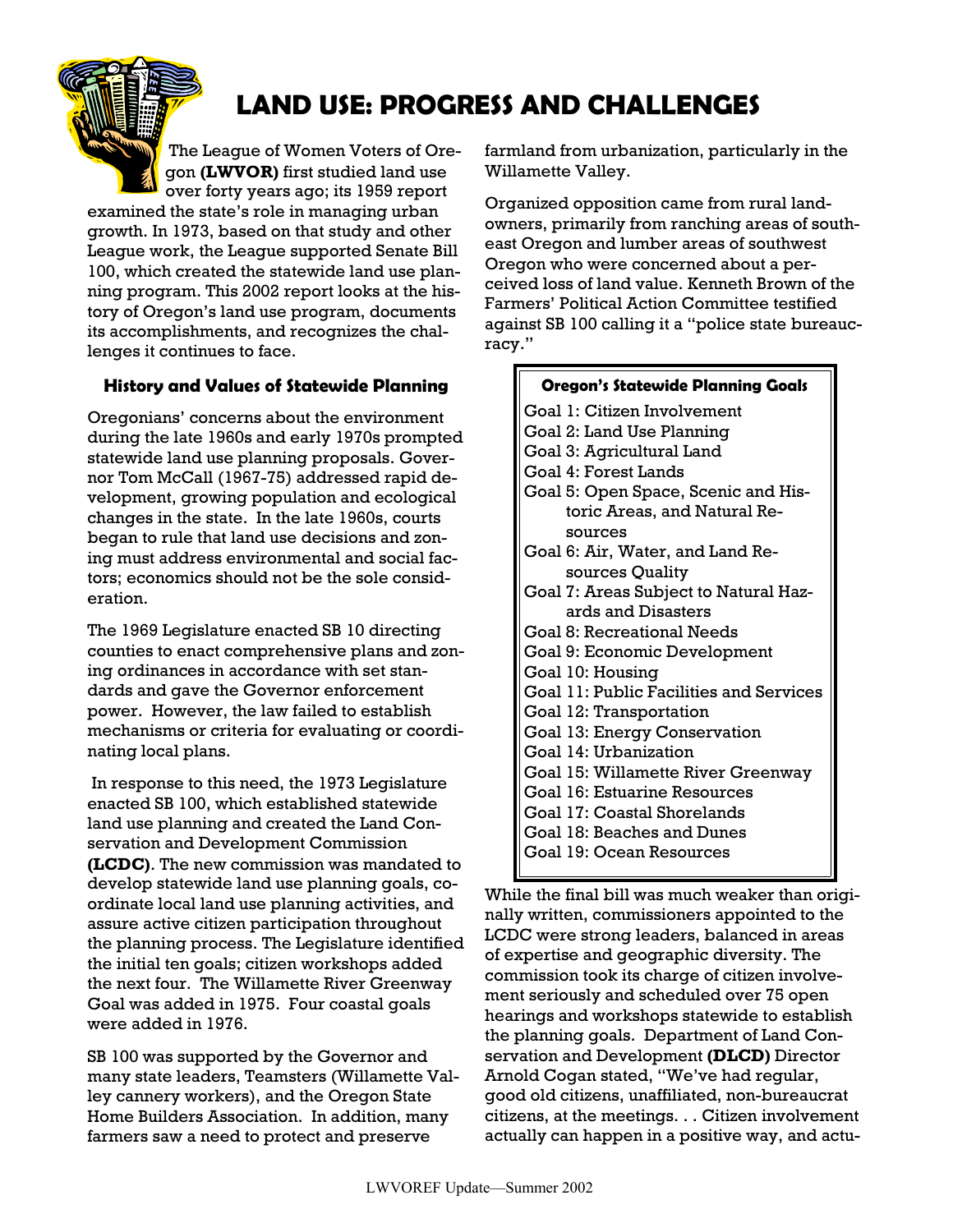ally can produce a consensus, even though not all people may agree on certain points." He noted that all persons attending were given an opportunity to state their views. During the year-long process, 10,000 people participated directly in the drafting process. A state Citizen

Involvement Advisory Committee **(CIAC)** was established as a continuing program under *Goal 1: Citizen Involvement*.

In 1977 a process was established to provide administrative and judicial review for approval of comprehensive plans. Of Oregon's 277 cities and counties, 206 met the compliance date for comprehensive plan development by 1980.

 LCDC had the authority to review land use decisions for goal compliance. When conflicts arose, many chose to appeal to the LCDC instead of to the courts. A more efficient action for the appellants, it also gave the LCDC an opportunity to interpret and clarify the goals. However, hearing appeals took time away from other activities, so the 1979 Legislature created the Land Use Board of Appeals **(LUBA)**. This three-person board, appointed by the Governor, now is the initial appellate body for all land use cases.

Statewide land use planning was challenged through the initiative process in 1976, 1978 and 1982. All failed. These challenges focused on repealing state control of land use planning. Although resistance remains, opponents talk in terms of reform instead of repeal.

The Legislature has continued to alter the planning process. In 1977 it passed a law to compensate owners of land down-zoned to less intensive use by providing a reduced assessed valuation for tax purposes for five years if the zone change was not at the owner's request. The 1981 Legislature required periodic review and update of comprehensive plans and citizen involvement programs. However, in 1999 the Legislature exempted some jurisdictions.

In 1983 counties were allowed more options for hobby farm and small wood lot development in areas with poorer soils or existing small owner-

"Citizen involvement actually can happen in a positive way, and actually can produce a consensus, even though not all people may agree on certain points…"

ships. Separate legislative actions redirected emphasis toward economic development in 1983 and away from control over forest practices in 1987. In 1993 counties were granted authority to allow permits for dwellings on forestland.

> The zoning of secondary lands (those tracts that have less productive soils) remains an issue of continued debate. In 1985, 1989, and 1999 the Legislature took various actions to study soil productivity and secondary lands. In 1995 a bill was passed allowing more development on lower quality lands outside the Willamette Valley while limiting develop-

ment on the best farmland inside the valley.

Oregon court cases have interpreted both the process and the substance of land use planning in Oregon. In general, public policy is articulated in a comprehensive plan and carried out in zoning and other implementing regulations. In Fasano v Board of County Commissioners of Washington County (1973) the Oregon Supreme Court stated that plans were controlling instruments. It also established the judicial nature of certain zoning decisions and applied procedural requirements accordingly. In Baker v City of Milwaukie (1975) the Oregon Supreme Court likened the comprehensive plan to a constitution for land use decision making. The Oregon Court of Appeals in Duddles v City Council of West Linn (1975) granted standing (the legal right to appeal) to those within sight and sound of the proposed use; and Jefferson Landfill Association v Marion County (1984) stated that citizens have standing even if they have no economic interest. This is now under review in Utsey as discussed later in this update.

Issues of substance were decided when LCDC in Seaman et al v City of Durham (1978) stated that a metropolitan area city must bear its fair share of the regional housing need (including multi-family) for all income levels. Courts ruled that in developing local plans, resource land goals dominate housing goals outside urban growth boundaries (Peterson v City of Klamath Falls).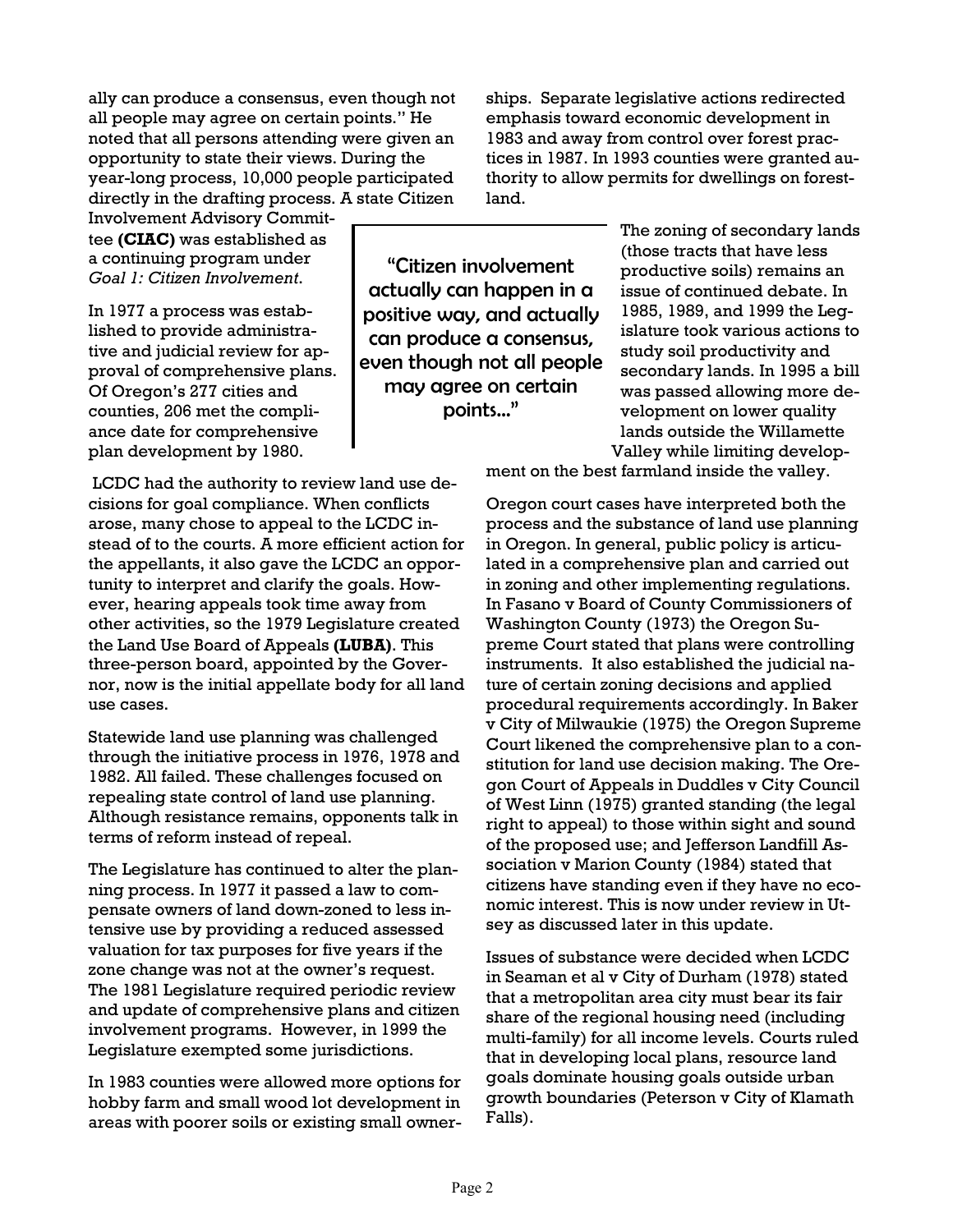## **Accomplishments of the Oregon Planning Program**

Although Oregon's land use program has been admired and studied around the nation, opinions differ about its effectiveness. Land Use goals are difficult to measure. Some goals suffer for lack of study, as most data collection has focused on the Portland metropolitan area rather than on rural lands or smaller cities around the state. While it is clearly difficult to make accurate interstate comparisons due to the host of other contributing factors (i.e.: economy, tax structures, cultures), the program appears to be succeeding in many of its core goals.

**Conservation of Land:** Incorporated cities in Oregon, from metropolitan Portland to Greenhorn, population 3, have an urban growth boundary **(UGB)**. These UGBs were adopted in the late 1970s and early 1980s to protect farm and forest land and ensure efficient urban development.

In 1960 the density of the Portland metro area was 3,412 people per square mile and the density of the Atlanta metro area was 3,122 people per square mile. By 2000, Atlanta's metro density had dropped to about 1,500 people per square mile while Portland's had risen to about 4,000. If the Atlanta metro area had grown as efficiently as the Portland metro area grew, 93,000 acres of land in Georgia-- farmland, pine forests and rural homesites – would have remained rural.

**Protection of Farm and Forest Lands Outside UGBs**: Oregon has zoned 16 million acres of farmland and 8.9 million acres of private forestland. By contrast, all of the land set aside for urbanization, rural residential development and commerce in Oregon totals 1.6 million acres. In farm and forest zones, minimum lot sizes to restrict development generally range from 80 to 160 acres.

In the 25 years before Oregon passed its comprehensive land use laws, the Willamette Valley's population grew by 570,000 and lost onethird (900,000 acres) of it's farmland. In the following 25 years (1974-1999), the valley's population grew by 670,000 but lost only 105,000 acres of farmland, according to Willamette Valley Alternative Futures Study.

**Urban Reinvestment and Revitalization in the Portland Metro Region**: The share of regional employment in the central city area of the Portland metro area has held nearly steady at about 20% of the regional total (compared to 10 to 15% for many metro areas of similar size), even as the entire region has experienced rapid growth. Between the mid-1970s and the mid-1990s, downtown employment increased from 56,000 to 109,500. The downtown is also lively, vital and busy on weekends and weekday evenings.

In 1996 about 29% of all residential development inside the Portland metro UGB came from infill and redevelopment, as contrasted with about 4% in the Cleveland metro area. In the mid-1990s, the most rapid appreciation of home prices in the region occurred in poor, inner-city neighborhoods. For example, the average sale price of a home in North Portland was \$44,500 in March 1992; in March 1997 the average sale price was \$102,000, a 150% increase. By contrast, in the Lake Oswego/West Linn area the average sales price increase for that period was 31%, \$169,900 to \$221,900. The biggest challenge in many poor neighborhoods now is not urban decay but gentrification.

### **Reduction of Barriers to Housing Afforda-**

**bility:** Due largely to Goal 10 and other affordable housing laws, between 1977 and 1982 the amount of land zoned for all residential uses increased by 10%, while land available for multifamily residential development almost quadrupled, from 7.6% to 27% of net buildable acreage. These multi-family units have proven popular. With changing demographics and changing needs, demand for assisted living facilities and low-maintenance units without yards has increased. In the Portland metro area, the average lot size for vacant residential land in 1978 was 12,800 square feet. It was reduced to an average of 8,280 square feet by 1982, lowering the cost of the land for a home by \$7,000 to \$10,000 in 1982 dollars. With the mixture of decreased lot size and increased housing unit diversity, the maximum number of units that could be built in the metro area increased from 129,000 to over 301,000.

Oregon requires local governments to allow manufactured housing in all residential zones. Cities and counties must zone adequate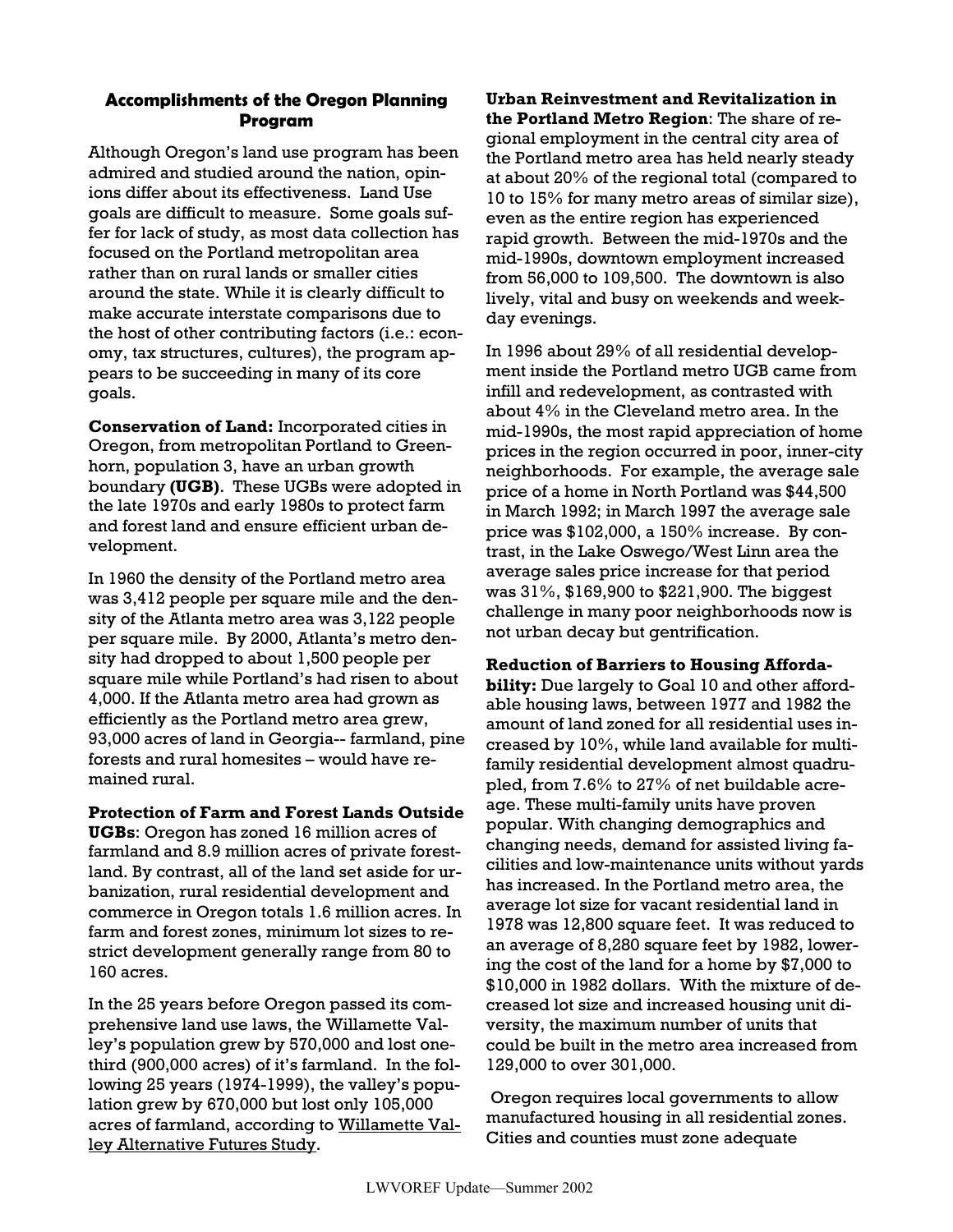amounts of land for multi-family housing. City charters, plans, or zoning regulations cannot be used to block government-subsidized housing.

Today these gains are eroding as accelerating growth during a period of modest wage increases has made housing less and less affordable. According to the National Association of Home Builders, the average sale price of a home in the Portland metro area in the third quarter of 2001 was \$173,000. This was greater than the price in the metro areas of Salt Lake City (\$156,000), Tacoma (\$164,000) and Reno (\$167,000), but less than metro Sacramento (\$204,000), Los Angeles (\$231,000), Seattle (\$230,000), and San Francisco (\$520,000). While some attribute rising housing costs to the lack of developable land, several academic studies, including a recent Brookings Institution study, have found that housing demand primarily drives price increases, not a lack of land.

**Increased Transportation Choices**: Between

1990 and 1995, transit use (measured in trips/ person/year) increased 4.4% in the Portland metro area. During the same period, transit use decreased by an average of 9.1% in the 20 cities most similar to Portland in size. From 1990 to 1996, transit ridership in the Portland metro area grew 20% more than growth in vehicle miles traveled, 41% more than growth in transit service and nearly 150% faster than the growth in population.

Trends in Real Estate. It wrote, "The most stable investment markets -- the ones that have staying power and hold value -- also have growth controls, either government enacted or enforced by natural geographic boundaries." It also found, "A classic growth-constrained market, Portland, Oregon, ranks at the top of the second-tier group for both investment and development prospects -- an unusual one-two punch. It also claims the lowest risk for overbuilding. Who says 'growth boundaries' are dirty words?"

### **Challenges to Statewide Planning**

**Growth:** One of the greatest challenges to Oregon's land use planning comes as a result of ever-increasing population growth. For the nine years preceding 1999, the state Office of Economic Analysis found that Oregon's population grew an average of 1.81% per year while the national average was 1.05%.

Between 1987 and 1998 the state population grew a total of 22%. The greatest proportion of population increase was in the Willamette Valley cities. During that time these same cities increased their UGBs by 0.06%. There has been a loss of farmland within UGBs, but that land was planned to provide for a growing urban population over the 20-year period for which the boundaries were designed.

In 1998 light rail service was extended into Washington County. At the time of opening, 6,000 new houses and apartments were permitted or under construction in transit-oriented developments near the line. As many as one-third of the people living in these new subur-

ban communities are projected to get to work by walking, riding their bikes, or taking public transit.

Due to state policies there are now more bicycle lanes and sidewalks. In Portland, the number of people crossing bridges on bicycles has doubled in the past ten years.

**Economy:** The Real Estate Research Corporation interviewed hundreds of real estate professionals for their 1998 edition of Emerging

"We still have far to go before we truly integrate the natural and the built environments in the region."

When the UGBs were established, some cities predicted that their 20-year population growth would be greater than was realized. For example, in 1982 Albany projected a population of 61,060 by 2000, but actual 2000 population was 39,400. In 1984 Roseburg projected 44,320 by 2000, but realized only 25,931. The mis-

taken projections resulted in UGBs that were too large to be filled and urbanized in 20 years; indeed, there is still room for growth inside most of Oregon's UGBs.

The un-urbanized expanse of land within UGBs may have given rise to the illusion that there is no need to conserve land. Large building lots, large parking lots and sprawl within UGBs resulted. As land was developed, pressure to expand the boundaries occurred. Many cities saw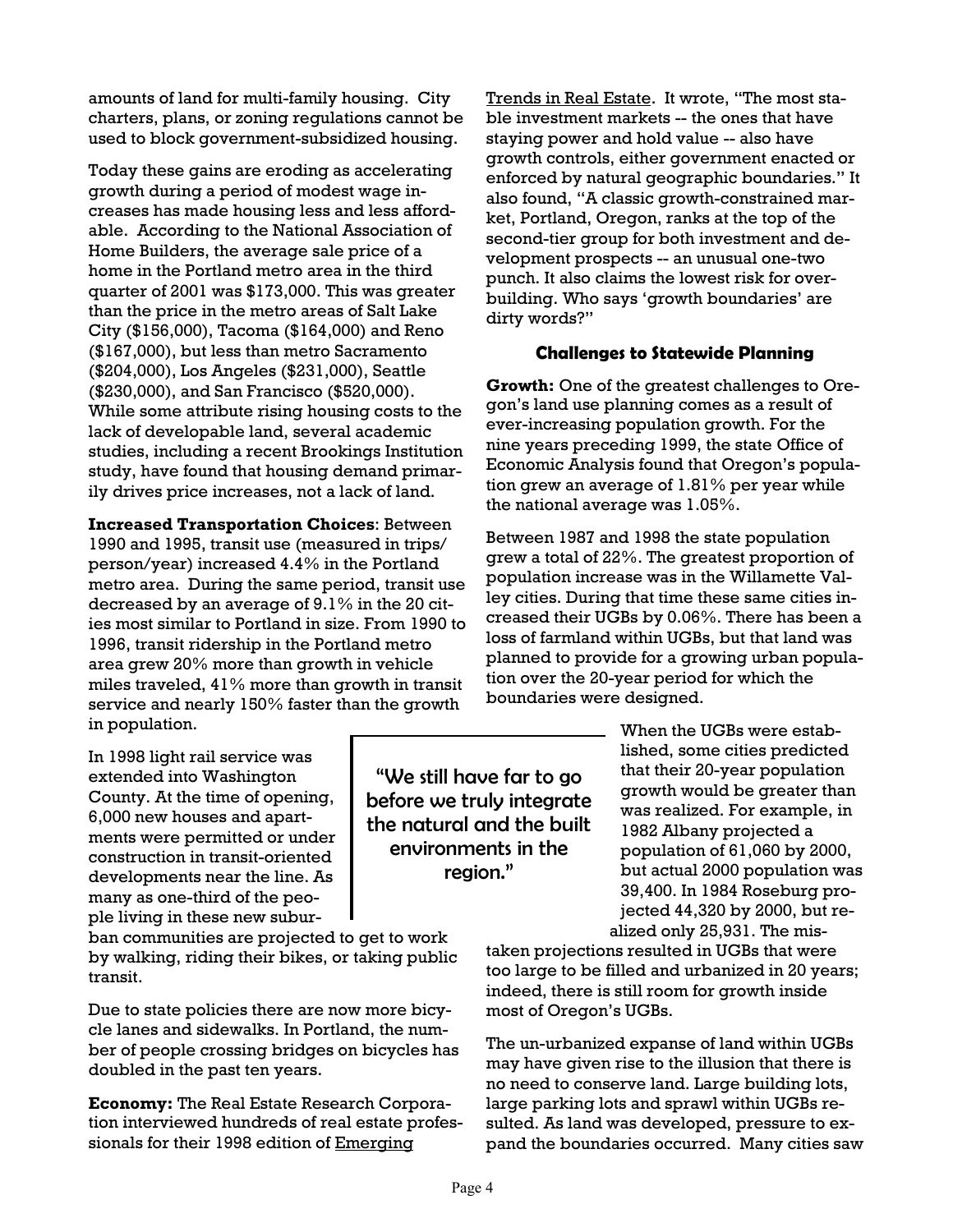that efficient land use must focus attention on infill and increased density if sprawl was to be avoided.

Sprawl is costly. As homes are built away from urban centers, the demand for services requires extension of sewers, telephone and electric lines, roads, mass transit, and police and fire protection. One study cites a 27% cost reduction per dwelling when built adjacent to an existing development and near central facilities. As Richard Benner, Senior Assistant Counsel of Metro said, "If you wonder why the Metro region began to spread into Washington County farmland 15 years ago, follow the extension of the sewer line some 25 years ago to the Rock Creek Community College on Highway 26 -- at the time far away from any center . . ." When the college was built, there was no UGB. At the time the UGB was created, the line extended to include the college campus. Had the college not been built there, the boundary may have been different, and the sewer line may not have stretched so far beyond the urban core.

Three threats to the achievement of farmland protection include expansion of UGBs to include farmland, rezoning farmland for rural development uses, and allowing non-farm uses in farm zones. Farmland preserved in large units is of utmost necessity for workable farms.

Riparian corridors, wetlands, wildlife habitat, trails, cultural, scenic and historic areas as well as open space have had less protection than farm and forest lands. As population increases, these resources (both within and outside UGBs) are at risk from mounting development pressures. As Mike Houck of the Audubon Society says, "We still have far to go before we truly integrate the natural and the built environments in the region."

**Takings: Balancing Private Property Rights and Public Benefits:** The U.S. Constitution and Oregon's Constitution guarantee that private property cannot be taken from the owner for public use without "just compensation." The U. S. Constitution also specifies that any such action cannot occur "without due process of law." Over time, "just compensation" has generally meant that government has the right of eminent domain or condemnation under certain circumstances and that levels of compensation should be either amicably settled or a fair price be determined by the courts. The right of eminent domain governing the seizure of private property has been essential to the development of such public benefits as highways, dams, transmission systems and parks. Both Constitutions attempt to balance the rights of the individual with the clear needs of the general public.

 However, the extent to which government can regulate private property to protect public health and the investments of neighbors and the public has been questioned. In a 1922 Supreme Court decision Justice Oliver Wendell Holmes established the doctrine of "regulatory takings," which says a government may regulate but that a governmental regulation that "goes too far" in restricting private property use is a taking and requires compensation.

Since then, the U.S. Supreme Court has been asked to decide when a regulation "goes too far." The constitutionality of zoning ordinances has been established, ruling that zoning could not be challenged as a constitutional "taking." Requiring a permit is not a taking. A regulatory act can only be challenged as a "regulatory taking" if the land is physically invaded or if all economically beneficial or productive use of property were denied.

Based on the concept that the rights of individuals must be balanced with the public needs of the people, the U.S. Supreme Court also established rules governing the imposition of conditions on land use approvals. The Court concluded that, whatever the regulation, it must be related to some legitimate regulatory objective (i.e. public purpose). Also, a "rough proportionality" must exist between a condition of approval and the impact of the proposed use. A recent change now allows a property owner to challenge a regulation if the property had been purchased before the regulation was enacted.

State legislators have been faced with proposals designed to give private property owners more weight in the balancing of private property rights and public need. In Oregon most proposed legislation dealing with regulatory taking or compensation for taking has been focused on Oregon's unique statewide land use planning program. In 1995 the first significant "takings" bill was passed, but vetoed by the Governor. The bill would have either prohibited regulatory protection or required compen-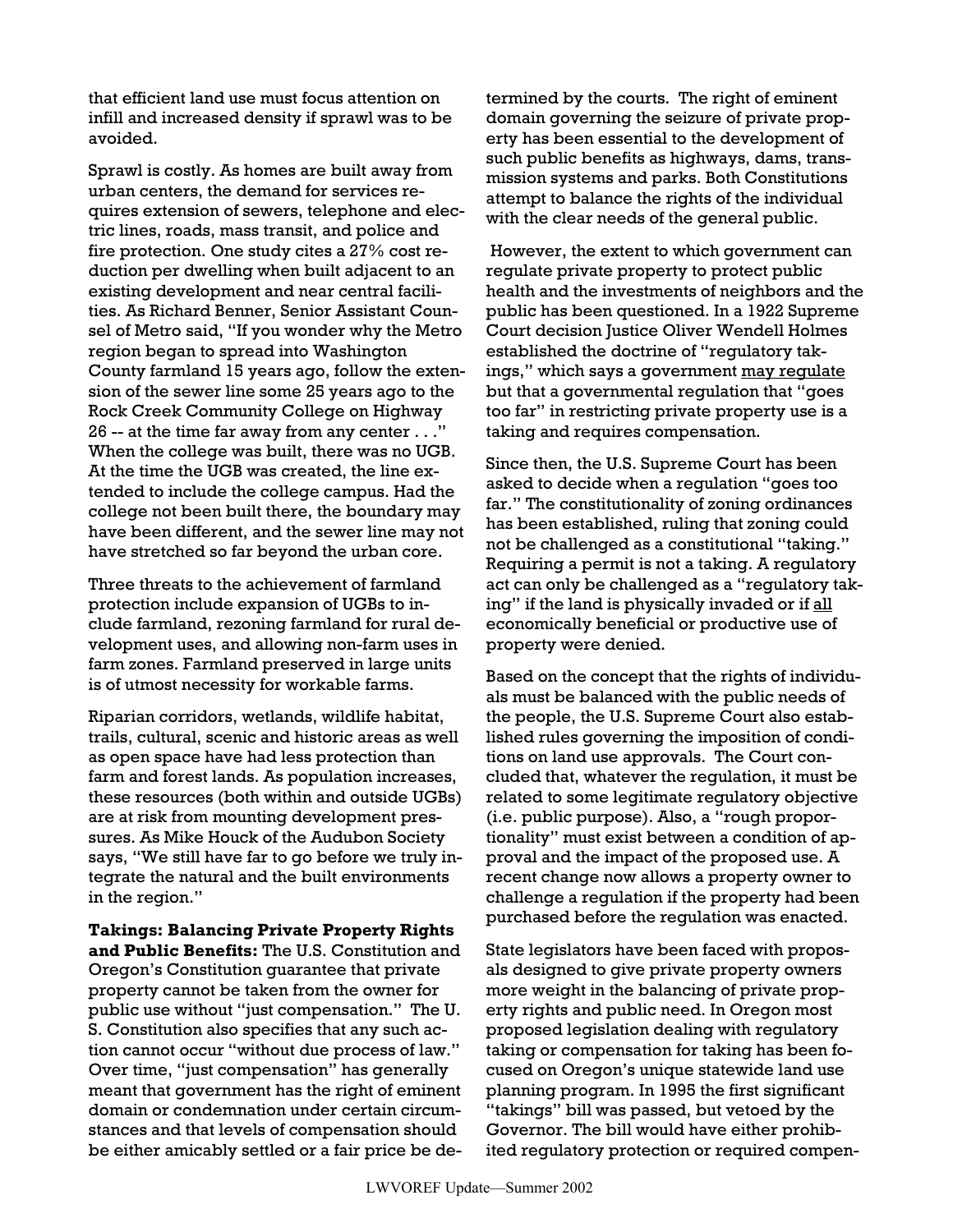sation for the protection of "scenic areas, natural areas, open space, wildlife areas, wetlands, wilderness or public outdoor recreation areas." These areas mirror the areas to be protected under Statewide Planning Goal 5.

In 2000, Oregon voters passed Ballot Measure 7 amending Oregon's constitutional provision against the "taking of private property." Measure 7 defines a taking as any reduction of property value as a result of a governmental regulation and requires compensation for any reduction of property value, keyed to the "fair market value" of the loss. Measure 7 requires compensation for the protection of "wildlife habitat, natural areas, wetlands, ecosystems, scenery, open space, historical, archaeological or culture resources" -- again similar to resources protected under Goal 5.

Measure 7 is broadly written and may require compensation for regulations extending well beyond Oregon's planning program, such as building codes and health and safety codes.

The compensation required by

Measure 7 exceeds U.S. Constitutional provisions which require compensation only for a total loss of any economic use of property. Both the U.S. and Oregon Constitutions allow regulation to achieve a public benefit without requiring compensation, even if the regulation results in significant loss of property value. Quoting Justice Holmes, Chief Justice Rehnquist wrote in Dolan v City of Tigard (1994): "Government hardly could go on if to some extent values incident to property could not be diminished without paying for every such change in the general law."

The constitutionality of Measure 7 was first challenged in Circuit Court in Marion County. That decision, now on appeal before the Oregon Supreme Court, declared Measure 7 unconstitutional. The Supreme Court will only be considering procedural issues regarding the constitutionality of the Ballot Measure. These issues do not deal with the merits of takings, amount of compensation, the breadth of coverage, or other implementing decisions.

If Oregon's Supreme Court declares Measure 7

The compensation required by Measure 7 exceeds U.S. Constitutional provisions which require compensation only for a total loss of any economic use of property.

constitutional, local governments and state agencies will immediately have to implement it. The Legislature will need to develop procedures for compensation claims. On the other hand, if Measure 7 is declared unconstitutional, voters are likely to face various ballot measures for or against Measure 7 concepts.

**Erosion of Citizen Involvement**: Goal 1 and related statutes require citizen involvement in all phases of the land use planning process. Goal 1 protects the rights of individual citizens as well as citizen interest groups to be involved. All phases of the planning process include:

- Development of state land use policy, including statutes, statewide planning goals, and administrative rules;
	- Development of local comprehensive plans consistent with state policy;
	- Periodic review and update of local comprehensive plans to reflect changes in community values and state planning policy;
	- Implementation of local comprehensive plans through

local zoning and development ordinances, and review of development applications under those ordinances;

- Enforcement of local plans and ordinances; and
- Appellate review of local land use decisions to LUBA and the courts.

To facilitate meaningful citizen involvement, Goal 1 requires each local jurisdiction to have a Committee for Citizen Involvement **(CCI)**. The CCI develops, implements, and evaluates the local citizen involvement plan. With approval by DLCD, the local planning commission can serve as the CCI; however, an independent committee whose sole purpose is advocating citizen involvement in local land use planning is preferred.

The statewide planning program relies on local plan implementation and on citizen involvement to ensure local comprehensive plans and ordinances achieve statewide planning goals. Statutes give citizens a broad right of standing (i.e., the legal right to appeal local land use decisions to LUBA), if a citizen first participated at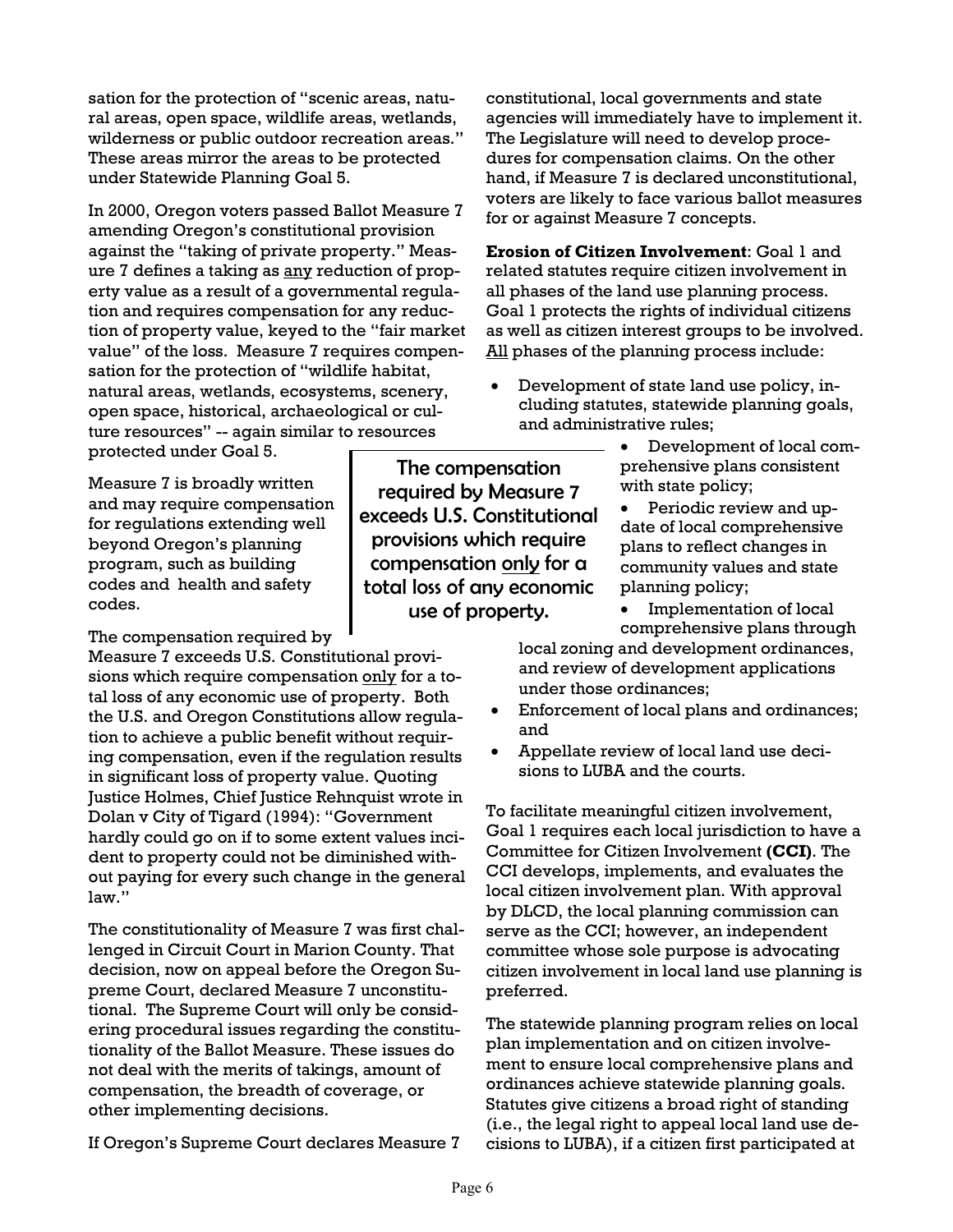the local level and raised issues with sufficient detail to be addressed by local decision makers. Participation, rather than a showing of being personally and adversely affected or aggrieved by a decision, has been the test to confer standing to appeal local land use decisions.

Overall, citizen involvement in land use policy making at the state and local levels is working well, limited only by citizens' time and willingness to be involved. However, when it comes to applying policy and ordinances to specific properties and development applications (called "quasi-judicial decisions"), there has been erosion of citizens' ability to participate. Much of the erosion has come in an effort to provide more efficiency and certainty in local land use decision making.

In 1973 laws required local officials to hold at least one public hearing for any application for a land use permit. Since then, local land use decision making has been streamlined by the Legislature to require fewer public hearings and even prohibit hearings on "expedited land divisions," which cover certain higher density urban land divisions. "Limited land use decisions," which include land divisions, design review, and aggregate (sand and gravel) resource site permits in exclusive farm use zones, have limited procedural requirements but are exempt from notice, hearings, and other required procedures.

Costs to citizens to participate in local land use decisions have increased. A variety of costs, from copies of staff reports to fees for local appeal hearings, have shifted to citizens due to local budget constraints.

In 2001 the Court of Appeals limited standing to appeal a local land use decision to the courts to a person who has suffered "practical effects" of the decision (Utsey v Coos County). This court decision significantly limits the ability of a public interest group to gain standing to appeal a local land use decision beyond LUBA to the Court of Appeals, even if it met all the statutory requirements to participate and sufficiently raise issues before the local decision makers. The court stated a person or group must have more than an abstract interest in the decision appealed, such as a concern that land use laws are appropriately applied. Because of Utsey's

widespread impacts, LWVOR, DLCD, and the Attorney General's Office are seeking review of the decision to the Oregon Supreme Court.

Success and acceptance of the land use program rely on citizen involvement in all phases of the planning program. However, citizen involvement in quasi-judicial land use decisions is not as universally accepted or protected as is citizen involvement in legislative land use policy making.

**Enforcement of Local Plans and Implementation of Ordinances:** Citizens' role in land use enforcement is important because enforcement is complaint driven; it relies on citizen monitoring. Funding for enforcement is almost nonexistent at all levels of government, due to budget constraints or lack of political will. Enforcement costs in terms of time and money are therefore shifted to citizens. If citizens believe statewide goals have been violated, their recourse is LCDC or LUBA.

A citizen who believes a land use decision was not made according to the law, must carefully follow the procedural requirements of the jurisdiction or risk being excluded from the process. The process is far from intuitively obvious; it is based on a litigation model with numerous technical requirements. Barriers to participation include the complexity of zoning and development laws and procedural requirements, the expense in time and money, and the stress inherent in advocating for a position against potentially well-funded adversaries.

Procedural rules for participation vary according to the type of land use decision being made. Certain minimum requirements for participation are established by state law. Localities may provide greater opportunity to participate, but not less than the minimum. Therefore, procedures differ among localities.

Meeting procedural requirements is crucial. While citizens may not win an appeal based solely on a procedural error, citizens will be excluded from the process by making a procedural error, such as missing a deadline.

#### **Conclusion**

In October 1973 the LWVOR State Land Use committee asked county commissioners and/or staff planners throughout the state to identify